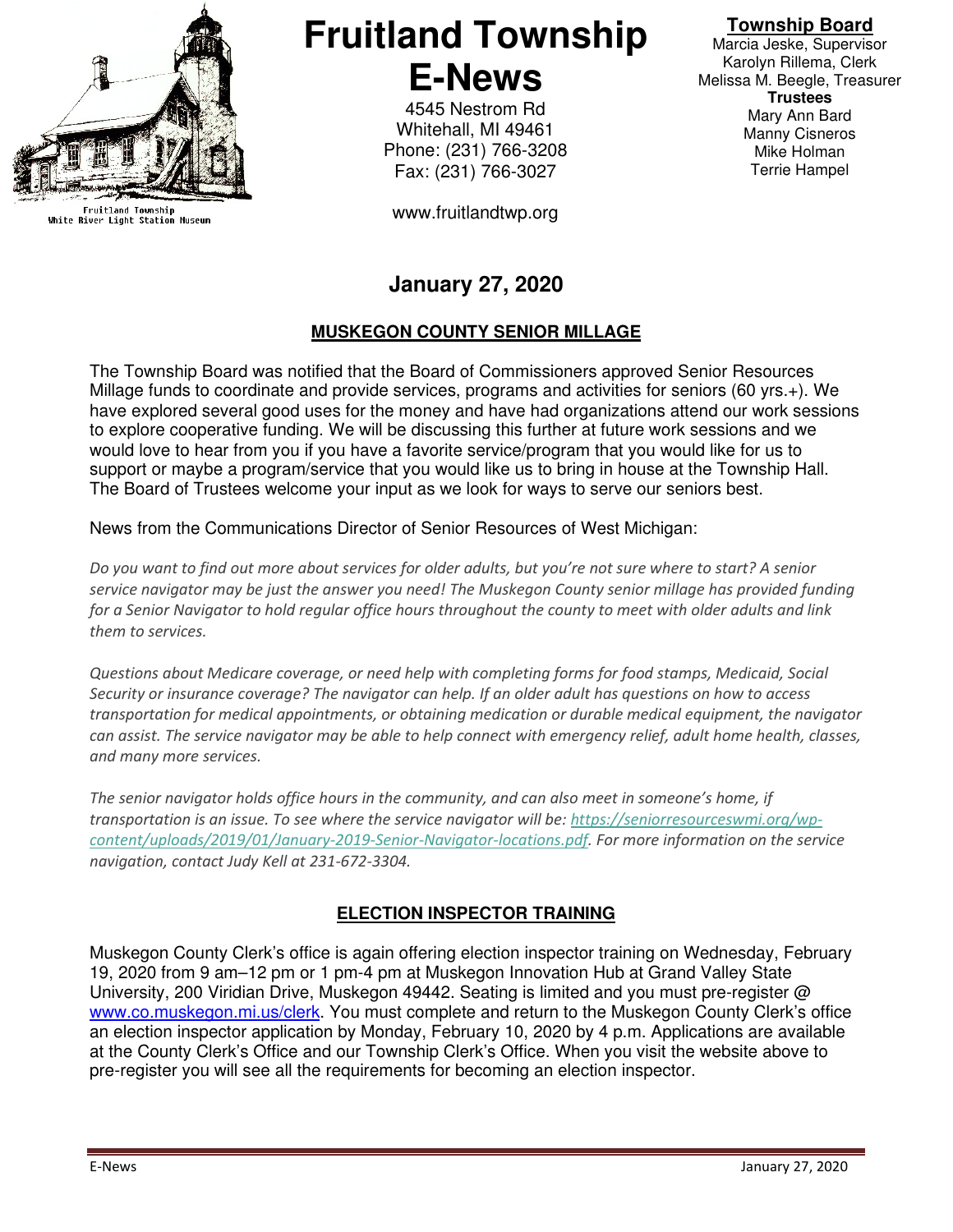## **FROM THE CLERK'S OFFICE**

#### **Presidential Primary Election – Tuesday – March 10, 2020**

Visit www.michigan.gov/vote to:

- View your **Sample Ballot**
- Track your **Absentee Ballot**
- Verify your **Voter Registration**
- Find your **Polling Place**
- Contact your **Local Election Official**
- Find answers to **Frequently Asked Questions**

Check your voter registration at: www.michigan.gov/vote

Exercise your right to vote. All eligible and registered voters in Michigan may now request an absent voter ballot without providing a reason. Cast your vote from the convenience of your own home. Contact the Clerk's office to obtain an absentee voter application and ballot.

Your request for an absent voter ballot must be in writing by completing an absent voter application for each and every election and submitting such to your township clerk. You may request an absent voter ballot application by phone, mail, email or in person. Absent Voter Applications are also available on-line at https://www.michigan.gov/documents/sos/AVApp\_535884\_7.pdf. To have an absent voter ballot mailed to you, your application must be received by the local clerk's office no later than 5 p.m. the Friday before the election.

After receiving your absent voter ballot, you have until 8 p.m. on election day to complete the ballot and return it to the clerk's office. You may return your signed absent voter ballot early by mail or in person to your local clerk's office. Only you, a family member or person residing in your household, a mail carrier, or election official is authorized to deliver your signed absent voter ballot to your clerk's office. If the office is closed, please feel free to drop your signed and sealed ballots in the night drop box located just to the left of the main outside doors leading into the township hall.

#### **Polls will be open on Election day from 7:00 AM to 8:00 PM**.

REMINDER: The Clerk's office will be open on Saturday, March 7, 2020, from 7:00 am to 3:00 PM for issuing absent voter ballots only.

#### **MICHIGAN DNR NEWS**

Are you interested in the outdoors and the Great Lakes? Visit https://www.michigan.gov/dnr to view recent stories such as:

- K-12 students invited to enter 2020 Michigan Junior Stamp Contest
- Wildlife Weekend January 31 February 2, 2020
- ICYMI: 10 cool things the DNR did in 2019
- New interactive map highlighting Great Lakes shipwrecks and their lore @ Michigan.gov/ExploreShipwrecks.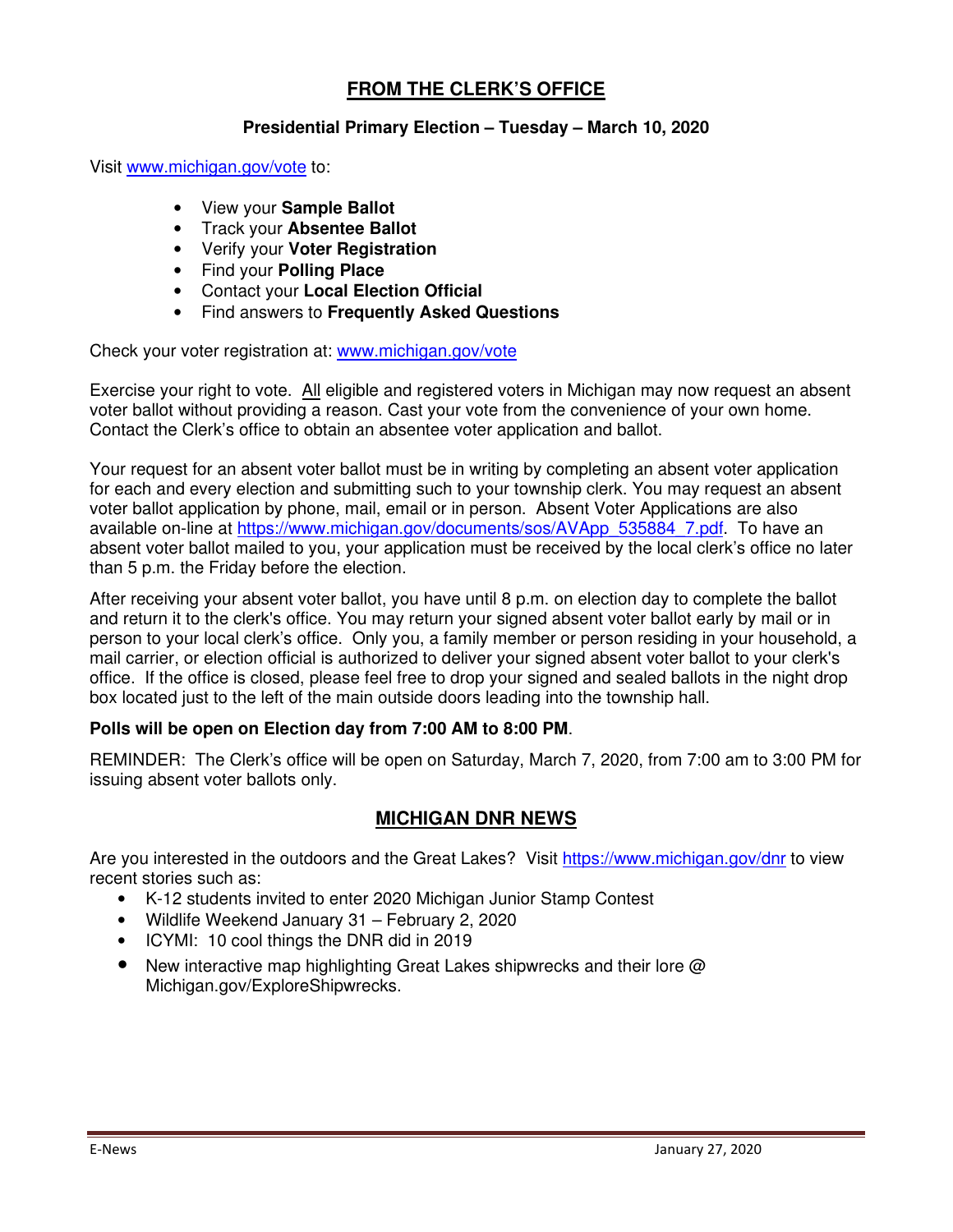## **COMMUNITY CONVERSATIONS**

#### **What we as a community need to know about H20**

**Wednesday, January 29th, 2020 6-8 pm White Lake Community Library 3900 White Lake Drive, Whitehall, MI** 

WATER QUALITY **INVASIVE SPECIES** CLIMATE CHANGE **SECULD THE SERVELS** WATERSHED ISSUES IN WEST MICHIGAN  $\bullet$  HARMFUL ALGAE BLOOMS  $\bullet$  GOV'T WATER POLICIES & PROJECTS

## **CONSERVATION DISTRICT**

231-828-5097



4735 Holton Road W.W. U.W. Twin Lake, MI 49457

Wood Pellet Bags and Shredded Paper Needed

The District is in need of empty pellet bags. We recycle these bags and use them for our Spring Tree Sale fruit tree packaging. If you burn wood pellets please consider recycling the bags by dropping them off at the District office. We ask for you to please cut the bags neatly on the top of the bag.

We are also looking for shredded paper to package our seedlings. Bags of shredded paper can also be dropped off at the District office.

## **A NOTE FROM THE TREASURER**

Last day to pay 2019 winter taxes is fast approaching! February 14, 2020 is the last day to pay before a 3% penalty is added. After March 1, 2020, all taxes past due will be sent to the Muskegon County Treasurer.

#### **Methods of Payment**

- **Mail** a personal check, money order, or cashier's check to 4545 Nestrom Rd., Whitehall, MI 49461. We do **NOT** accept postdated checks.
- **Night Deposit Box** located at the Township Hall. Place your payment and the bottom portion of the tax bill in an envelope and drop in our deposit box. **No cash payments in the night deposit box!**
- **In person**, at the Fruitland Township Hall, Monday-Friday. See hours and holiday closing dates below.
- **Partial payments** will be accepted. Each payment amount will be spread equally to all levied taxes.
- **Online** at www.fruitlandtwp.org. There will be an additional fee for this service.

#### Make checks **PAYABLE TO: FRUITLAND TOWNSHIP**

#### **Note**

- **NSF (non-sufficient funds) checks** will result in the reversal of the original payment until a cash payment can be made and the NSF check fee will be charged at that time.
- If you request a receipt for payment, a self-addressed, stamped envelope must accompany your payment.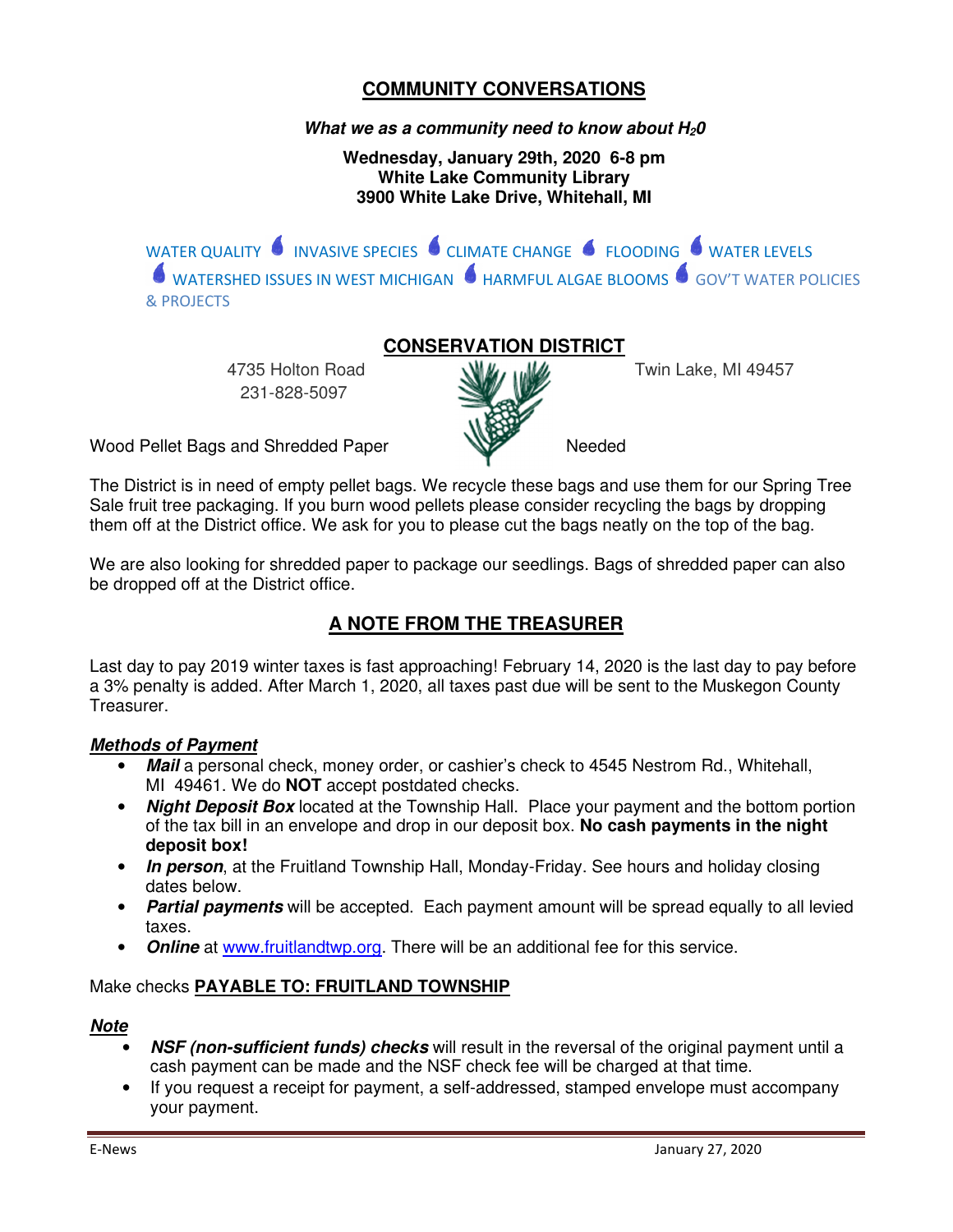#### **Payment Dates**

- Payments are due to Fruitland Township from December 1, 2019 to February 14, 2020 without penalty. **ONLY postmarked payments for February 14, 2020 will be accepted without penalty.** Night drop deposits on February 14, 2020 will also be accepted without penalty**. Payments made after February 14, 2020 will include a 3% penalty.** Call (231) 766-3208 for calculation before mailing.
- Normal business hours are Monday through Thursday 8:00 a.m. 4:00 p.m., Friday 8:00 a.m. 12:00 p.m.
- Additional hours for tax collection are December 30, 2019 and February 28, 2020 until 5:00 p.m.
- Summer taxes, if owing, are always paid first and the rest is applied to the winter tax.
- **TREASURER MUST BE IN POSSESSION OF TAX PAYMENT BY February 28, 2020 AT 5:00 P.M.** All night drop payments will be posted as February 28, 2020. **No** February 28, 2020 **postal mark** will be accepted.
- On March 1, 2020 the tax roll will be closed. All payments received in the mail on March 1 and after will be delivered to the Muskegon County Treasurer's Office and subject to delinquent penalties. Call (231) 724-6261. **Notice:** Tax Sale process begins on March 1, 2020 (Note: new property tax law, "Public Act 123").

## **WHITE LAKE FIRE AUTHORITY**

| <b>TOWN HALL</b>                                                                                                                                                                                               |  |
|----------------------------------------------------------------------------------------------------------------------------------------------------------------------------------------------------------------|--|
| MEETINGS                                                                                                                                                                                                       |  |
| Do you have questions<br>about the upcoming millage<br>for the White Lake Fire Authority?<br>We've created a place for you to<br>get more information, ask questions,<br>and also hear what others are asking. |  |
| WEDNESDAY, JANUARY 29-6:00 PM<br>Station One. 115 S Baldwin St.                                                                                                                                                |  |
| WEDNESDAY, FEBRUARY 5-6:00 PM<br>Station Two, 4206 Duck Lake Rd.                                                                                                                                               |  |
| #yoursafetyisourpriority                                                                                                                                                                                       |  |

## **OTHER NEWS**

#### **Starting March 1, residents will pay \$12 for Recreation Passport; first increase in seven years**

Passport gives year-round access to state parks and other outdoor recreation opportunities, an easy way to help protect natural resources for the next generation.